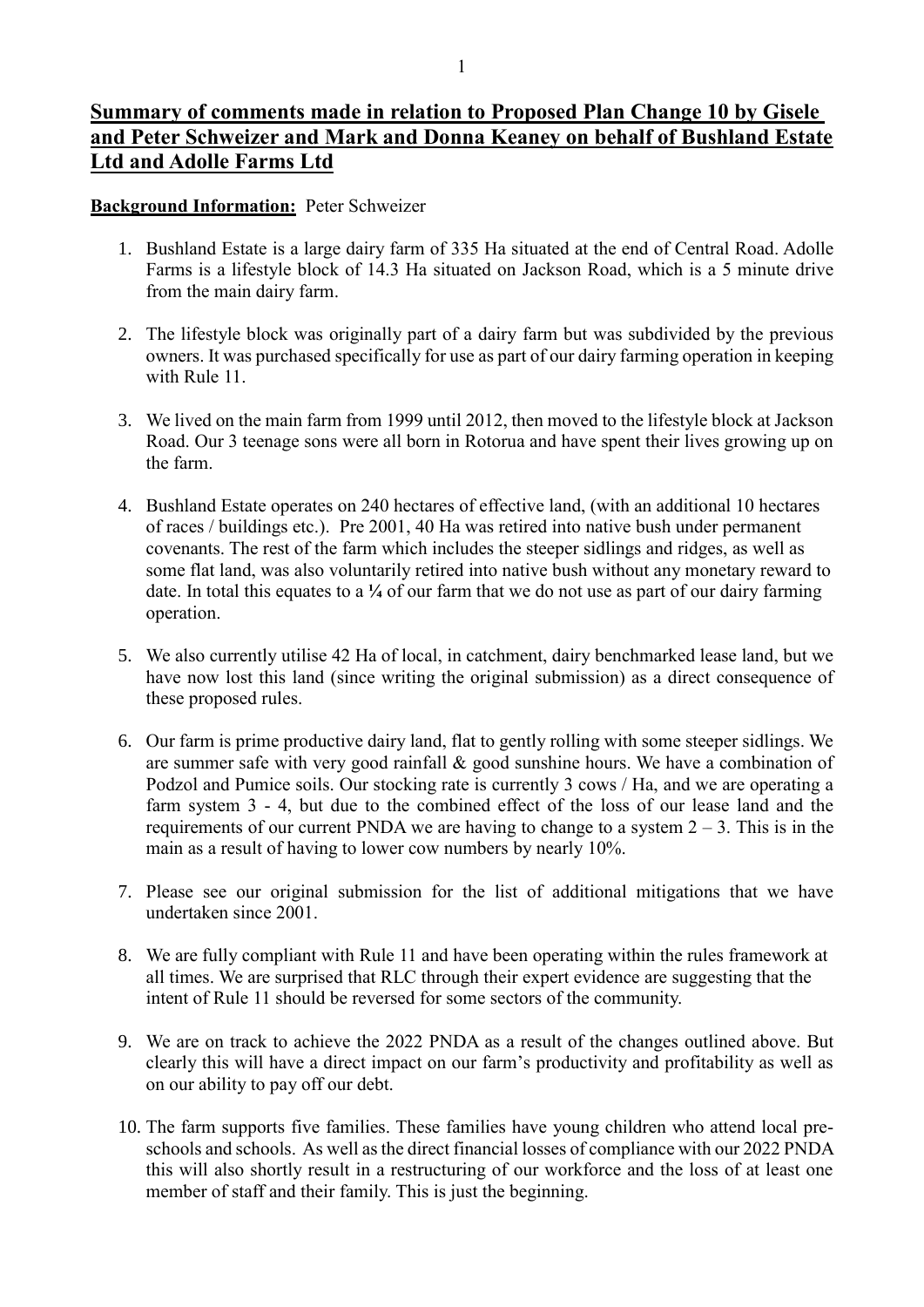- 11. We do have a proposed pathway to achieve the 2032 PNDA but this is still a challenging and daunting task. We are currently reliant on using a small part of the farm, (22 Ha), that is out of catchment. In this regard we are more fortunate than most dairy farmers. However this advantage may not last; if proposed rules are applied to the Kaituna catchment then this area of land will be captured and so this avenue will disappear.
- 12. In addition, we are acutely aware that costs will continue to increase, payouts will fluctuate, and production reducing in the proposed manner will eventually result in the farm no longer being profitable. As our cost structures increase, quite simply we will have no ability to keep pace with it.
- 13. Our farm equity was re-evaluated in 2016 by our bank. Our bank manager informed us and they have devalued the property by 30%, as a direct result of PPC10.
- 14. Even before these rules are operative it is therefore clear that they have had a massive impact on our profitability as well as our equity, and will therefore have a direct impact on our future retirement plans.
- 15. We are paying the price for a legacy of pollution into Lake Rotorua. But it is also clear that it is not just ourselves and our families who will suffer, but the entire Rotorua community.

## **Our involvement and further impacts of these rules:** Mark Keaney

- 16. We have been fundamentally involved with trying to find the right environmental solutions for Lake Rotorua.
- 17. Gisele has sat at The Stakeholder Advisory Group [StAG] since its inception, and on various sub-committees as well. She was also a founding member of the Waiora Group that led to the signing of the Oturoa Agreement as well as a founding member of the Lake Rotorua Primary Producers Collective [The Collective] and is currently co- chair of that organisation alongside Neil Heather.
- 18. Gisele submitted on our behalf on Rule 11 and later sat around the table at the RPS mediation appeal hearings and since then has worked collaboratively with the Council, LWQS and all stakeholders in an effort to find a solution for Lake Rotorua.
- 19. I think it is important to acknowledge that she has unselfishly given a lot of her own time in her genuine desire to see a positive outcome and solution; one that is fair and equitable for the entire community *and* across more than one generation.
- 20. The goal was to ensure that the TLI of 4.2 was achieved and maintained into the future. This we are told is what will keep the lake at the 1960's level of cleanliness - which we are also told is what 'the community' desires. Unfortunately, when Council refers to 'what the community desires', this understanding is apparently based on a very small survey of Rotorua residents undertaken in the 1980's, when they were asked without qualification if they'd like a clean lake, a lake 'just as it was in the 1960's' – not surprisingly they said yes!
- 21. We are aware that the lake is currently at this level and it is indeed in a good state and we accept the challenge to try and maintain this level of lake health into the future.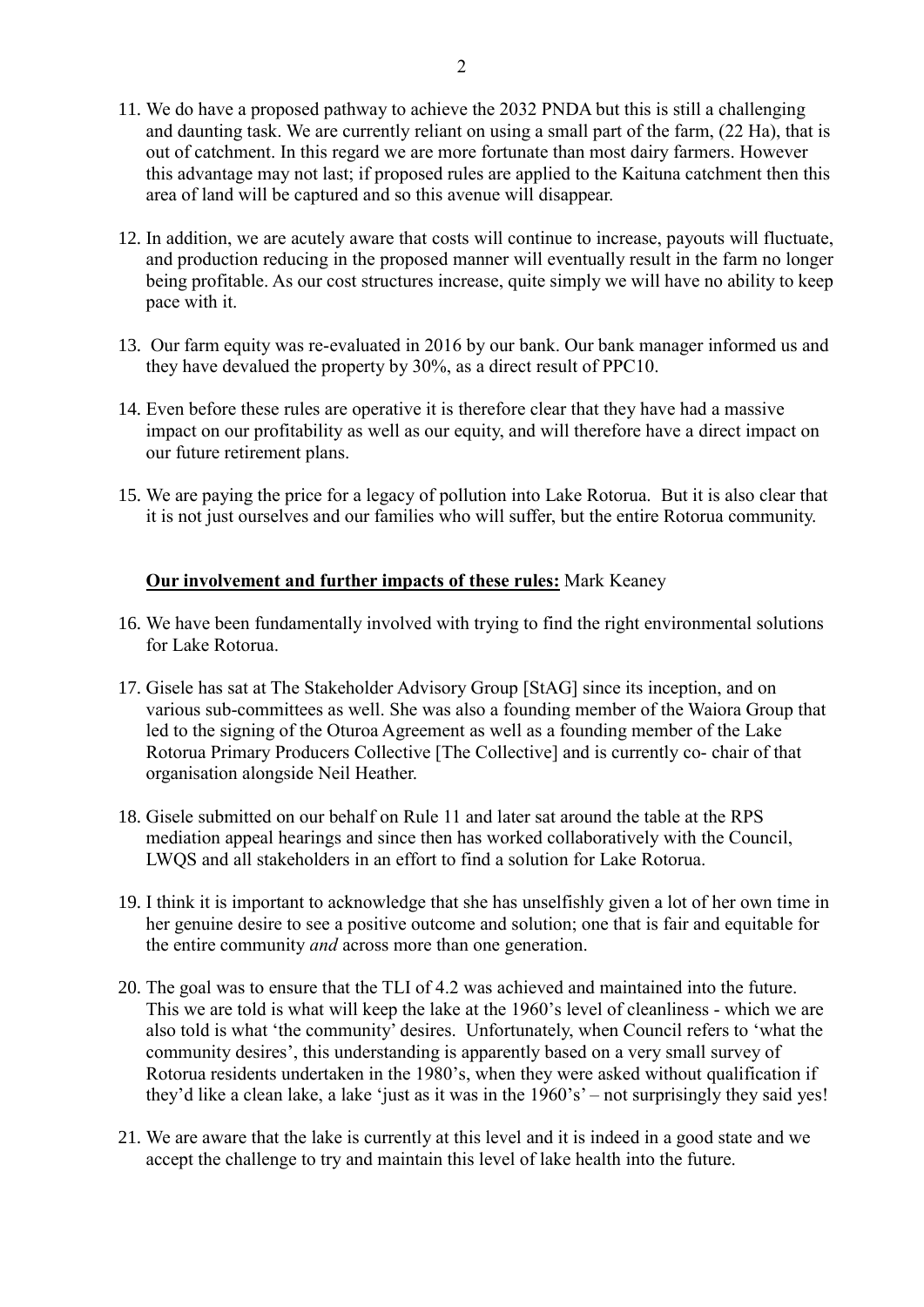- 22. We have chosen, and continue to choose, a life in Rotorua for the lifestyle opportunities it affords our families. The Schweizer's are keen fishermen and love doing a myriad of water sports in the lakes of Rotorua. As stated above we share the community's desire for a clean lake but we note that we personally have never actually had a problem with any of the lakes in Rotorua, and have indeed seen massive improvements in the lakes, in particular Lakes Rotorua and Rotoiti.
- 23. The impact of these proposed rules is already quite apparent. We have seen the beginnings of the large-scale conversion of several properties on Central Road, including our lease block referred to above. As well as the sad and permanent loss of this prime productive farmland we note that the infrastructure and roading is going to be severely challenged by this as well.
- 24. We have seen farming friends give up the battle, throw up their hands in despair, and walk away from their life's works. The social impacts too are already devastating on this small community.
- 25. We have had 'neighbours' turning on each other and attacking each other on Facebook. The dairy farmers in particular have had to have a pretty thick skin to withstand the constant abuse that we have endured in social and the wider media over the previous two years. This has been particularly hard to bear when we know how much we have offered to give up in order to play our part in the solution.
- 26. I am aware that the personal impact on Gisele, Peter and their family has been massive. They have had to juggle their businesses and raising a young family and this battle has gone on for most of their children's lives. The times spent fighting this battle instead of spending time with the family are precious times which will never be recovered.
- 27. It is abundantly clear that if the target remains at  $435$  T of N, 'the pie' (of available N) which needs to be divided up will never be big enough. What is also clear is that we, along with the other farmers in The Collective, willingly accepted a proportionally larger share of the burden.
- 28. We are horrified that this is not seen as enough by certain sectors of the community. Submitters have asked for a bigger piece of the pie so that they can have some of our N to use? Or to sell? - it's often not clear which. We do not believe that their desire to intensify, (or make a profit from these rules), should take priority over existing compliant businesses and their desire to survive.
- 29. I remember my father John Keaney (Past Mayor of Rotorua District Council and former chair of the BOPRC) - with pride, knowing that he was instrumental in starting the much needed clean-up of the lake and I know that he would have been delighted by the progress and the state of the lakes today. However, my father was also a proud and successful farmer and he would have been both dismayed by this community tearing itself apart, and horrified that the pastoral sector is being attacked by other sectors of the community who are clamouring for 'more'.
- 30. I hope the equity that became abundantly clear at StAG to those who sat through three years of workshops and meetings, also becomes clear to the panel.
- 31. Gisele tells me that during these hearings Iwi accepted the inherent problems this community faces, and displayed 'mana' and grace when they asked simply if there was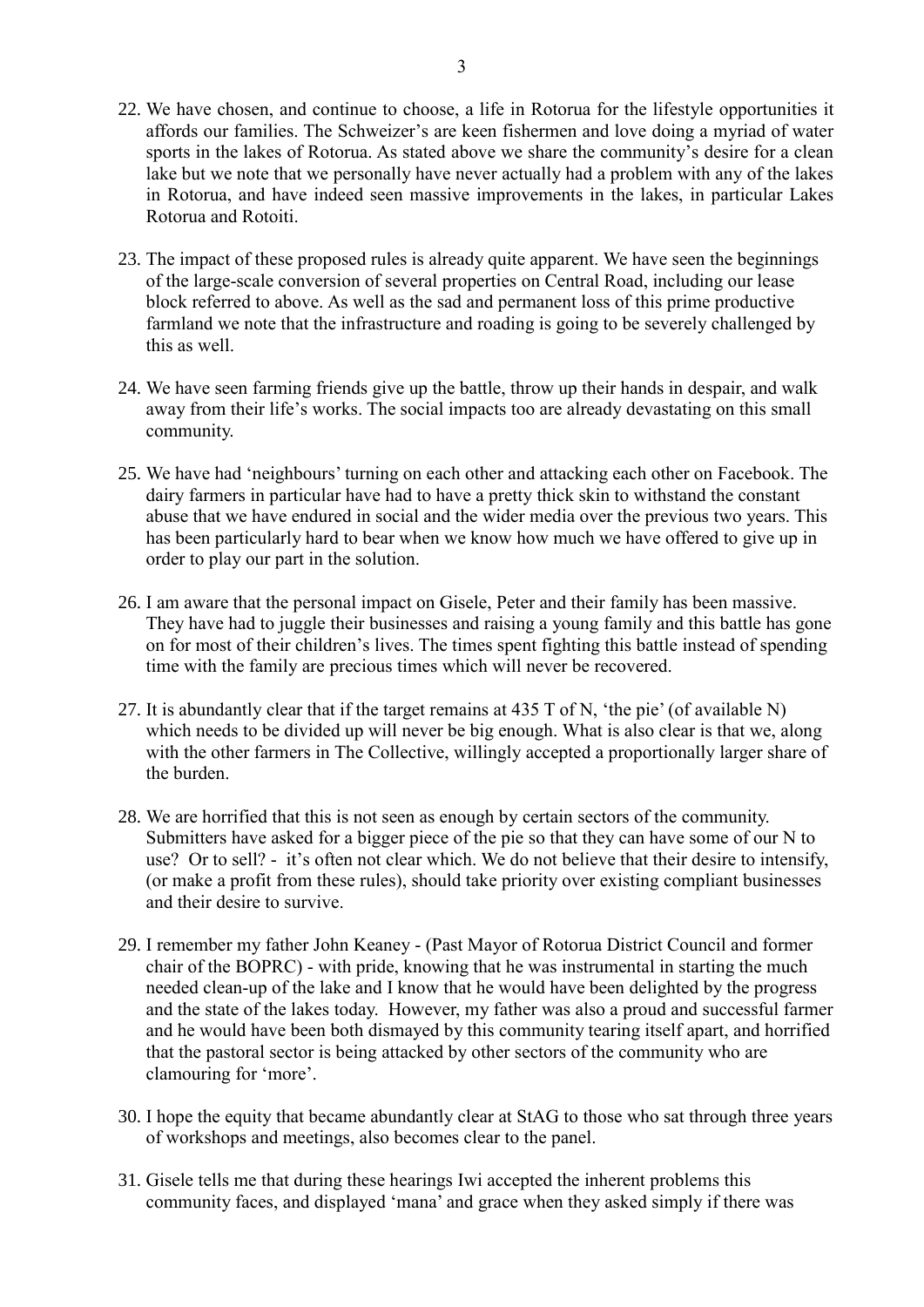another way, a better way, forward. They asked that you allow the time needed, ('one cup of tea at a time' if necessary), to find the best solution. We respect and support this position.

- 32. We also support Federated Farmer's, DNZ and Fonterra's submissions where they have pooled their collective wisdom and identified the shortcomings with the current rules, and the real risk to the lake that exists if we do not stop and consider the realities of attenuation and sub-catchments and what this means for the lake. It is these alternative pathways that we ask you to consider before PC10 is written in stone and further harm is done.
- 33. We support Doctor Tom Stephens who has challenged the evidence of Professor Hamilton, and we ask that this science debate is resolved with respect and openness. We want you to be sure that the pain described above is in fact the best way forward.
- 34. If there is a realistic possibility of another way of achieving the community's goal; whether by targeting any alternative combinations of N, P and Alum, or through more accurate subcatchment targeting of nutrients, we ask that this be fully explored, as this could be a sustainable solution for all stakeholders in the Rotorua Community.

## **What do we want? –** Gisele Schweizer

- I. We support the goal of a clean lake, but ask that this is achieved with the least social  $\&$ economic impact on individuals.
- II. We want Council to implement an immediate and complete science review, without any further delay, in accordance with the Science MOU.
- III. We want re-consideration of the Nitrogen, Phosphorus and variable sustainable loads within Lake Rotorua.
- IV. We want further research into catchment attenuation; the need for this being clearly signalled by the evidence of Dr. Rutherford.
- V. As part of this science review, we also want sufficient research undertaken into the continued use of Alum, in order to rule it in or out, as a long-term solution.
- VI. We support the sub-catchment approach suggested in the submission of Federated Farmers as a way forward; a way that will allow for the possibility of the best solution for the Rotorua Community as a whole. We ask that this analysis is completed in order to establish if there is in fact a better way forward for the lake *and* the Community.
- VII. We support the proposed PC10 allocation methodology, and ask that you implement the 2022 targets, (or any other targets that are imposed), in accordance with this allocation methodology.
- VIII. Furthermore, we ask that the 2022 NDA, if imposed by way of rules, is implemented as a Permitted activity and not as a Controlled consent, in order to avoid a costly and unnecessary consenting regime, during this interim period.
	- IX. We ask that you prevent the implementation of any rules that will result in permanent and irreversible harm, until completion of both the full science review and the sub-catchment analysis, so that the full implications of both are known first.